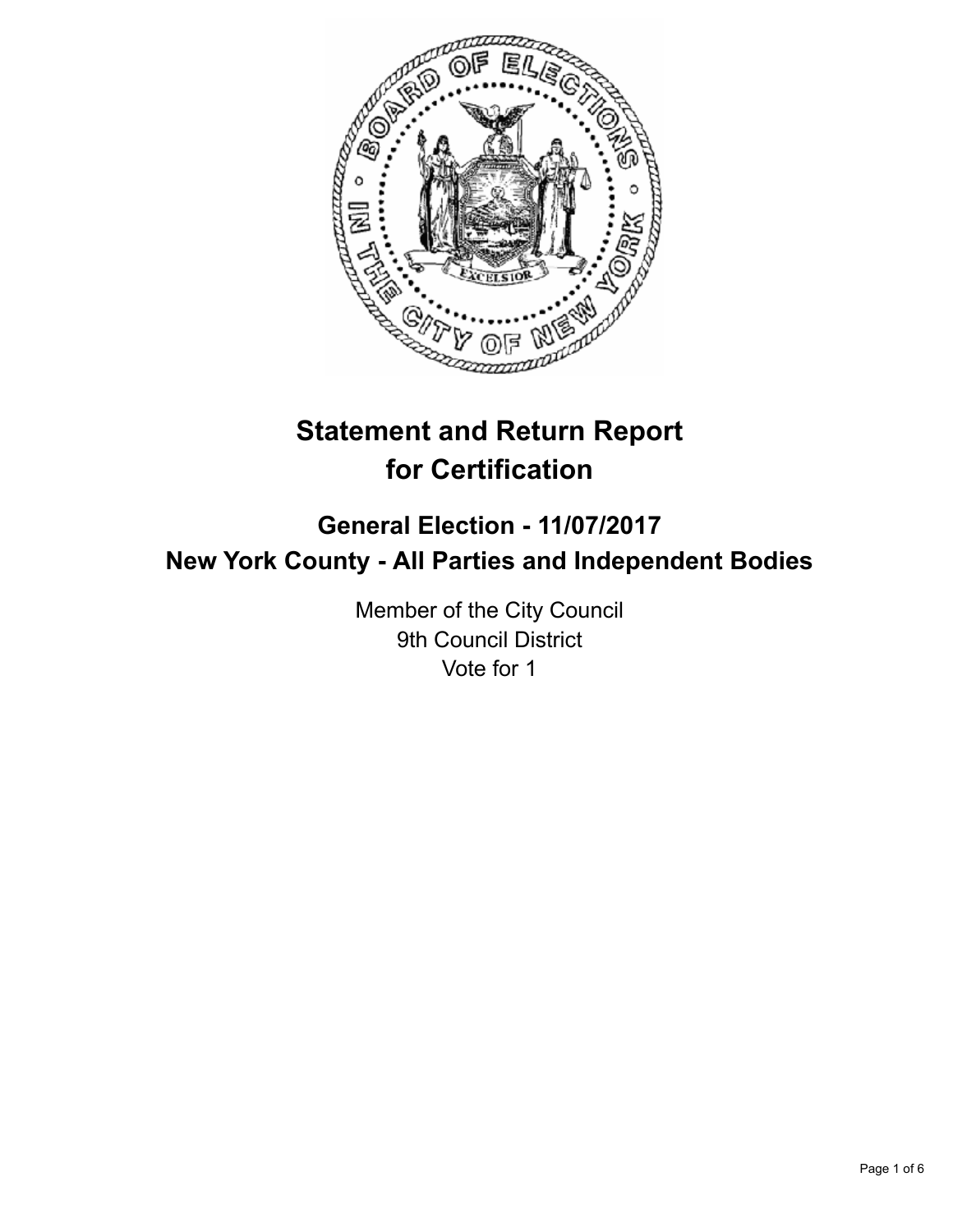

#### **Assembly District 68**

| <b>PUBLIC COUNTER</b>                                    | 4,103 |
|----------------------------------------------------------|-------|
| MANUALLY COUNTED EMERGENCY                               | 0     |
| <b>ABSENTEE / MILITARY</b>                               | 148   |
| <b>AFFIDAVIT</b>                                         | 50    |
| <b>Total Ballots</b>                                     | 4,301 |
| Less - Inapplicable Federal/Special Presidential Ballots | 0     |
| <b>Total Applicable Ballots</b>                          | 4,301 |
| <b>BILL PERKINS (DEMOCRATIC)</b>                         | 3,020 |
| <b>JACK ROYSTER (REPUBLICAN)</b>                         | 158   |
| BILL PERKINS (WORKING FAMILIES)                          | 110   |
| PIERRE A. GOODING (REFORM)                               | 41    |
| TYSON-LORD GRAY (LIBERAL)                                | 400   |
| DIANNE L. MACK (HARLEM MATTERS)                          | 175   |
| CORDELL CLEARE (WRITE-IN)                                | 2     |
| DIANA AYALA (WRITE-IN)                                   | 1     |
| MARVIN HOLLAND (WRITE-IN)                                | 8     |
| SHANELLE WASHINGTON (WRITE-IN)                           | 1     |
| UNATTRIBUTABLE WRITE-IN (WRITE-IN)                       | 3     |
| <b>Total Votes</b>                                       | 3,919 |
| Unrecorded                                               | 382   |

#### **Assembly District 69**

| <b>PUBLIC COUNTER</b>                                    | 201            |
|----------------------------------------------------------|----------------|
| <b>MANUALLY COUNTED EMERGENCY</b>                        | 0              |
| ABSENTEE / MILITARY                                      | 3              |
| AFFIDAVIT                                                | 1              |
| <b>Total Ballots</b>                                     | 205            |
| Less - Inapplicable Federal/Special Presidential Ballots | 0              |
| <b>Total Applicable Ballots</b>                          | 205            |
| <b>BILL PERKINS (DEMOCRATIC)</b>                         | 133            |
| <b>JACK ROYSTER (REPUBLICAN)</b>                         | 11             |
| BILL PERKINS (WORKING FAMILIES)                          | 13             |
| PIERRE A. GOODING (REFORM)                               | $\overline{2}$ |
| TYSON-LORD GRAY (LIBERAL)                                | 20             |
| DIANNE L. MACK (HARLEM MATTERS)                          | 16             |
| <b>Total Votes</b>                                       | 195            |
| Unrecorded                                               | 10             |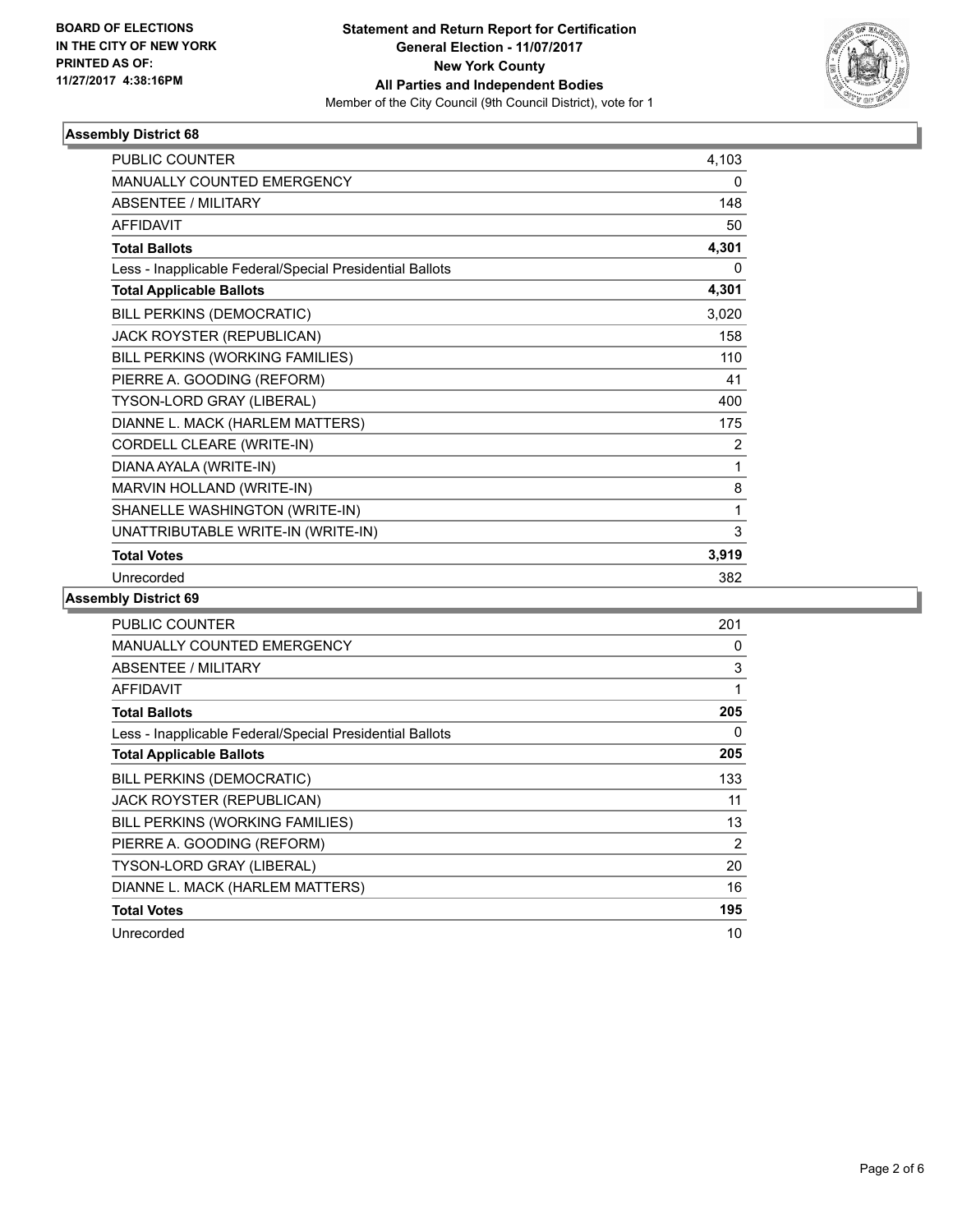

#### **Assembly District 70**

| <b>PUBLIC COUNTER</b>                                    | 18,011 |
|----------------------------------------------------------|--------|
| MANUALLY COUNTED EMERGENCY                               | 1      |
| <b>ABSENTEE / MILITARY</b>                               | 600    |
| <b>AFFIDAVIT</b>                                         | 322    |
| <b>Total Ballots</b>                                     | 18,934 |
| Less - Inapplicable Federal/Special Presidential Ballots | 0      |
| <b>Total Applicable Ballots</b>                          | 18,934 |
| BILL PERKINS (DEMOCRATIC)                                | 12,854 |
| JACK ROYSTER (REPUBLICAN)                                | 408    |
| BILL PERKINS (WORKING FAMILIES)                          | 730    |
| PIERRE A. GOODING (REFORM)                               | 364    |
| TYSON-LORD GRAY (LIBERAL)                                | 2,559  |
| DIANNE L. MACK (HARLEM MATTERS)                          | 825    |
| ADAM EVE (WRITE-IN)                                      | 1      |
| CALVIN BECKETT (WRITE-IN)                                | 1      |
| CHRISTOPHER ANDERSON (WRITE-IN)                          | 1      |
| CLYDE WILLIAMS (WRITE-IN)                                | 1      |
| CORDELL CLEARE (WRITE-IN)                                | 11     |
| DANIEL ARLIUS (WRITE-IN)                                 | 1      |
| DANIELLE THOMPSON (WRITE-IN)                             | 1      |
| DAVIS WILLIAMS (WRITE-IN)                                | 1      |
| DEREK TRUCKS (WRITE-IN)                                  | 1      |
| EMERSON CLAYTON (WRITE-IN)                               | 1      |
| HAROLD ADAMS (WRITE-IN)                                  | 1      |
| JOHN GILSTRAP (WRITE-IN)                                 | 1      |
| JUDY EDWARDS (WRITE-IN)                                  | 1      |
| JULIUS TAJADDIN (WRITE-IN)                               | 1      |
| KEITH WRIGHT (WRITE-IN)                                  | 4      |
| LEILANI IRVING (WRITE-IN)                                | 1      |
| MARC FLIEDNER (WRITE-IN)                                 | 1      |
| MARK GREEN (WRITE-IN)                                    | 1      |
| MARVIN HOLLAND (WRITE-IN)                                | 9      |
| MARVIN HOWARD (WRITE-IN)                                 | 1      |
| MARVIN SPRUILL (WRITE-IN)                                | 1      |
| MARVIN SPURILL (WRITE-IN)                                | 1      |
| MELVIN HOLLAND (WRITE-IN)                                | 1      |
| MICHAEL JOSEPH (WRITE-IN)                                | 1      |
| NELLIE BAILEY (WRITE-IN)                                 | 1      |
| NONA VESTAL (WRITE-IN)                                   | 1      |
| ROCHELLE THOMPSON (WRITE-IN)                             | 1      |
| SHADAWN SMITH (WRITE-IN)                                 | 1      |
| SHARON JOSEPH (WRITE-IN)                                 | 1      |
| STACEY CHARLAND (WRITE-IN)                               | 1      |
| SYDNEY WILLIAMS (WRITE-IN)                               | 1      |
| TAFARI THOMPKINS HARRIS (WRITE-IN)                       | 1      |
| UNATTRIBUTABLE WRITE-IN (WRITE-IN)                       | 3      |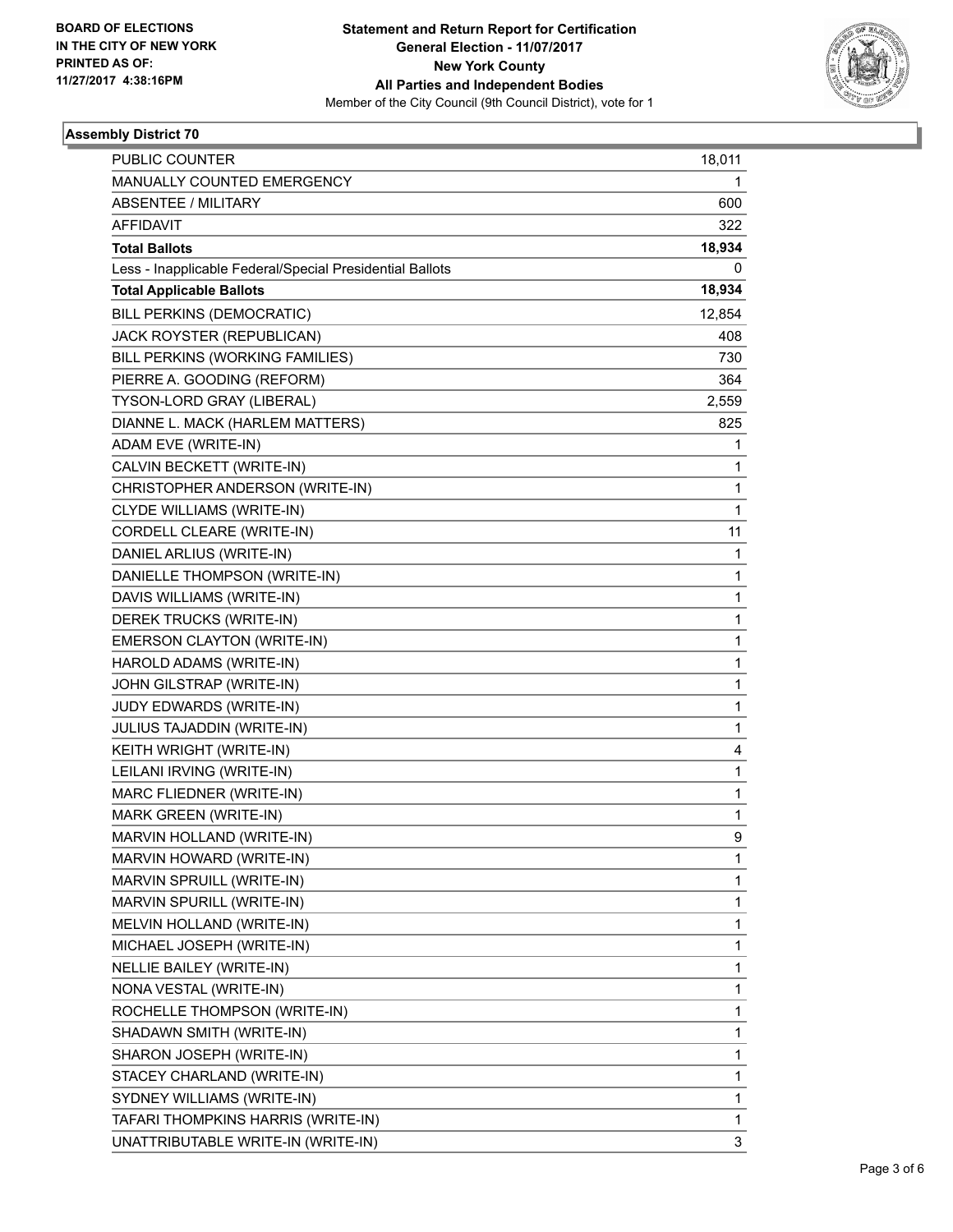

#### **Assembly District 70**

| UNCOUNTED WRITE-IN PER STATUTE (WRITE-IN)                | 4              |
|----------------------------------------------------------|----------------|
| <b>Total Votes</b>                                       | 17,800         |
| Unrecorded                                               | 1,134          |
| <b>Assembly District 71</b>                              |                |
| <b>PUBLIC COUNTER</b>                                    | 6,142          |
| <b>MANUALLY COUNTED EMERGENCY</b>                        | <sup>0</sup>   |
| <b>ABSENTEE / MILITARY</b>                               | 201            |
| <b>AFFIDAVIT</b>                                         | 96             |
| <b>Total Ballots</b>                                     | 6,439          |
| Less - Inapplicable Federal/Special Presidential Ballots | $\Omega$       |
| <b>Total Applicable Ballots</b>                          | 6,439          |
| BILL PERKINS (DEMOCRATIC)                                | 4.752          |
| JACK ROYSTER (REPUBLICAN)                                | 110            |
| BILL PERKINS (WORKING FAMILIES)                          | 220            |
| PIERRE A. GOODING (REFORM)                               | 74             |
| <b>TYSON-LORD GRAY (LIBERAL)</b>                         | 636            |
| DIANNE L. MACK (HARLEM MATTERS)                          | 214            |
| ALEJANDRO CASTRO (WRITE-IN)                              |                |
| CORDELL CLEARE (WRITE-IN)                                | $\overline{2}$ |
| CORY KADAMANI (WRITE-IN)                                 | 1              |
| MARVIN HOLLAND (WRITE-IN)                                | $\overline{2}$ |
| TROYA OUTLAW (WRITE-IN)                                  |                |
| UNATTRIBUTABLE WRITE-IN (WRITE-IN)                       | 1              |
| <b>Total Votes</b>                                       | 6,014          |
| Unrecorded                                               | 425            |

### **Assembly District 72**

| <b>PUBLIC COUNTER</b>                                    | 0 |
|----------------------------------------------------------|---|
| <b>MANUALLY COUNTED EMERGENCY</b>                        | 0 |
| ABSENTEE / MILITARY                                      | 0 |
| AFFIDAVIT                                                | 0 |
| <b>Total Ballots</b>                                     | 0 |
| Less - Inapplicable Federal/Special Presidential Ballots | 0 |
| <b>Total Applicable Ballots</b>                          | 0 |
| <b>BILL PERKINS (DEMOCRATIC)</b>                         | 0 |
| <b>JACK ROYSTER (REPUBLICAN)</b>                         | 0 |
| BILL PERKINS (WORKING FAMILIES)                          | 0 |
| PIERRE A. GOODING (REFORM)                               | 0 |
| TYSON-LORD GRAY (LIBERAL)                                | 0 |
| DIANNE L. MACK (HARLEM MATTERS)                          | 0 |
| <b>Total Votes</b>                                       | 0 |
|                                                          |   |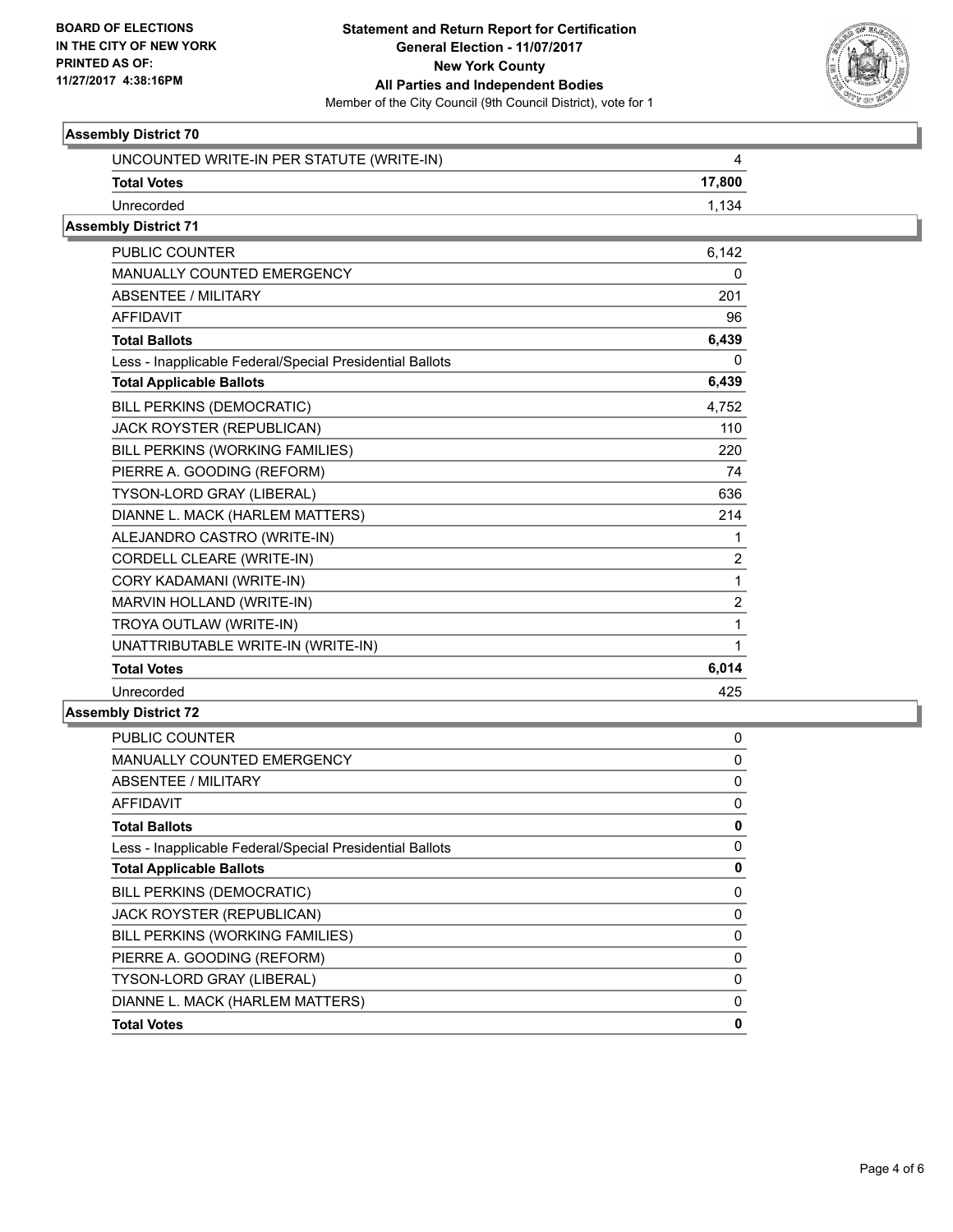

#### **Total for Member of the City Council (9th Council District) - New York County**

| PUBLIC COUNTER                                           | 28,457       |
|----------------------------------------------------------|--------------|
| MANUALLY COUNTED EMERGENCY                               | 1            |
| ABSENTEE / MILITARY                                      | 952          |
| AFFIDAVIT                                                | 469          |
| <b>Total Ballots</b>                                     | 29,879       |
| Less - Inapplicable Federal/Special Presidential Ballots | 0            |
| <b>Total Applicable Ballots</b>                          | 29,879       |
| BILL PERKINS (DEMOCRATIC)                                | 20,759       |
| <b>JACK ROYSTER (REPUBLICAN)</b>                         | 687          |
| BILL PERKINS (WORKING FAMILIES)                          | 1,073        |
| PIERRE A. GOODING (REFORM)                               | 481          |
| TYSON-LORD GRAY (LIBERAL)                                | 3,615        |
| DIANNE L. MACK (HARLEM MATTERS)                          | 1,230        |
| ADAM EVE (WRITE-IN)                                      | 1            |
| ALEJANDRO CASTRO (WRITE-IN)                              | 1            |
| CALVIN BECKETT (WRITE-IN)                                | 1            |
| CHRISTOPHER ANDERSON (WRITE-IN)                          | 1            |
| <b>CLYDE WILLIAMS (WRITE-IN)</b>                         | 1            |
| CORDELL CLEARE (WRITE-IN)                                | 15           |
| CORY KADAMANI (WRITE-IN)                                 | 1            |
| DANIEL ARLIUS (WRITE-IN)                                 | $\mathbf 1$  |
| DANIELLE THOMPSON (WRITE-IN)                             | 1            |
| DAVIS WILLIAMS (WRITE-IN)                                | 1            |
| DEREK TRUCKS (WRITE-IN)                                  | 1            |
| DIANA AYALA (WRITE-IN)                                   | 1            |
| EMERSON CLAYTON (WRITE-IN)                               | $\mathbf 1$  |
| HAROLD ADAMS (WRITE-IN)                                  | $\mathbf 1$  |
| JOHN GILSTRAP (WRITE-IN)                                 | 1            |
| JUDY EDWARDS (WRITE-IN)                                  | 1            |
| JULIUS TAJADDIN (WRITE-IN)                               | 1            |
| KEITH WRIGHT (WRITE-IN)                                  | 4            |
| LEILANI IRVING (WRITE-IN)                                | $\mathbf{1}$ |
| MARC FLIEDNER (WRITE-IN)                                 | 1            |
| MARK GREEN (WRITE-IN)                                    | 1            |
| MARVIN HOLLAND (WRITE-IN)                                | 19           |
| MARVIN HOWARD (WRITE-IN)                                 | 1            |
| MARVIN SPRUILL (WRITE-IN)                                | 1            |
| MARVIN SPURILL (WRITE-IN)                                | 1            |
| MELVIN HOLLAND (WRITE-IN)                                | 1            |
| MICHAEL JOSEPH (WRITE-IN)                                | 1            |
| NELLIE BAILEY (WRITE-IN)                                 | 1            |
| NONA VESTAL (WRITE-IN)                                   | 1            |
| ROCHELLE THOMPSON (WRITE-IN)                             | 1            |
| SHADAWN SMITH (WRITE-IN)                                 | 1            |
| SHANELLE WASHINGTON (WRITE-IN)                           | 1            |
| SHARON JOSEPH (WRITE-IN)                                 | 1            |
|                                                          |              |